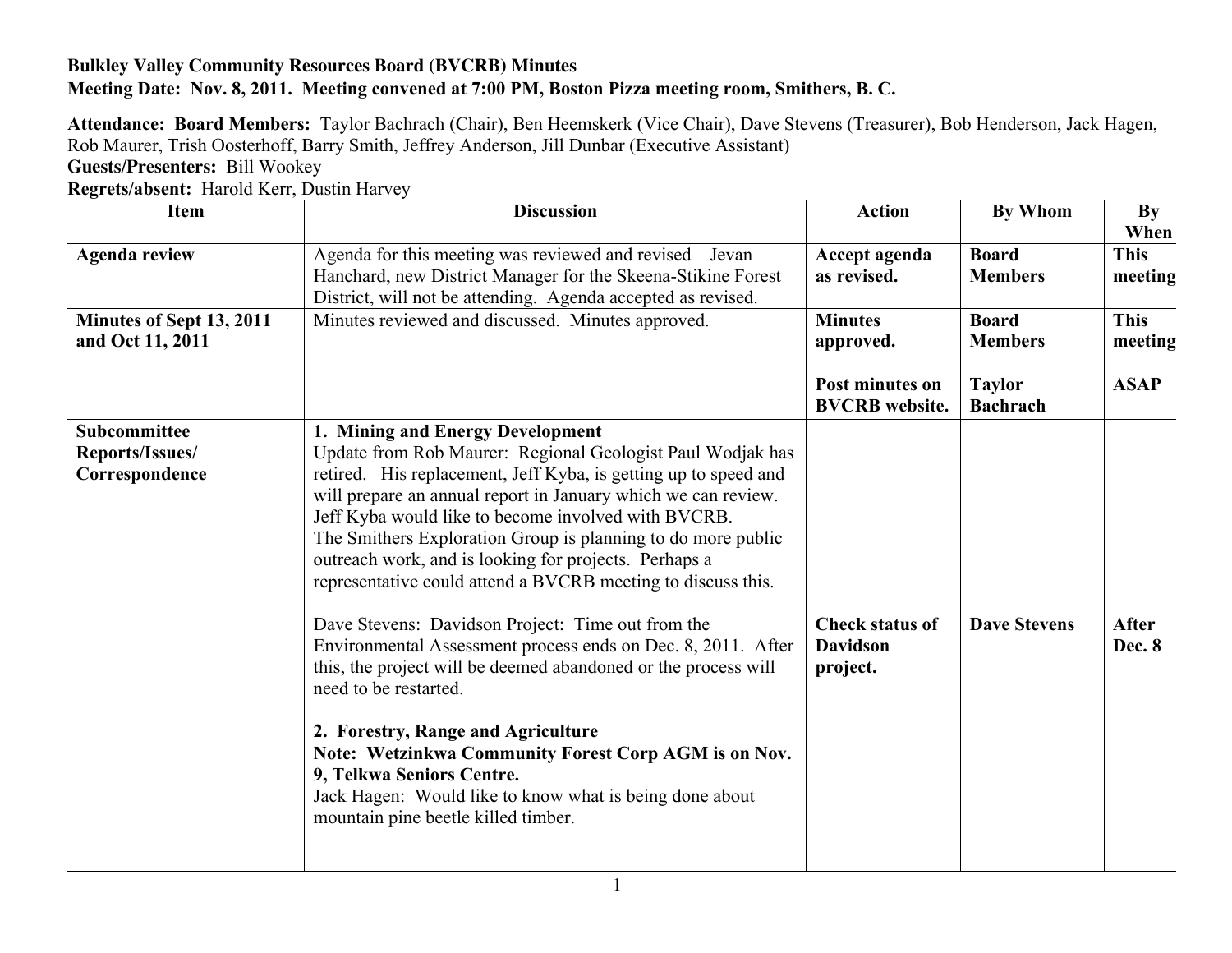| <b>Item</b> | <b>Discussion</b>                                                                                                                                                                                                                                                                                                                                                                                                                                                                                                                                                                                                                                                                                                                                                                                                                                                                                                                                                                                                                                                                                                                                                                                                                                                                                                                               | <b>Action</b>                                                                                                              | By Whom                                                       | $\mathbf{By}$<br>When |
|-------------|-------------------------------------------------------------------------------------------------------------------------------------------------------------------------------------------------------------------------------------------------------------------------------------------------------------------------------------------------------------------------------------------------------------------------------------------------------------------------------------------------------------------------------------------------------------------------------------------------------------------------------------------------------------------------------------------------------------------------------------------------------------------------------------------------------------------------------------------------------------------------------------------------------------------------------------------------------------------------------------------------------------------------------------------------------------------------------------------------------------------------------------------------------------------------------------------------------------------------------------------------------------------------------------------------------------------------------------------------|----------------------------------------------------------------------------------------------------------------------------|---------------------------------------------------------------|-----------------------|
|             | Telkwa Community Fire Plan: The Monitoring<br>Subcommittee sent a letter to Jevan Hanchard, pointing out that<br>the BVCRB should have a role in reviewing his analysis of<br>these prescriptions in relation to compliance with the LRMP and<br>the SRMP.<br>The Terms of Reference review and the DDM principles were<br>also discussed in that letter.<br>Ben Heemskerk: It would be good to stay in touch with Jane<br>Lloyd-Smith, previous District Manager and currently Regional<br>Manager, Regional Operations, FLNRO, since she has a focus<br>on cumulative impacts and monitoring.<br>Bob Henderson: It's probably more important to contact her<br>than Hanchard – she has the monitoring information that the<br><b>BVCRB</b> needs.<br>3. Referrals and Land Tenures<br>The Board hasn't received any referrals for quite some time.<br>Front Counter is working on a "single window" approach.<br>4. Water and Fish<br>Jeffrey Anderson: It would be good to get a watershed<br>perspective on water and fish - i.e. which watersheds should<br>have more attention paid to them, rather than dealing with issues<br>piecemeal. Jeffrey will contact Allen Gottesfeld and Ken<br>Rabnett to initiate this.<br>Bob: The Babine Watershed Monitoring Trust is currently<br>updating objectives. This work could be incorporated. | Contact<br>Gottesfeld and<br>Rabnett, and the<br>BWMT,<br>regarding<br>watershed-level<br>monitoring of<br>water and fish. | <b>Jeffrey</b><br>Anderson,<br><b>Bob</b><br><b>Henderson</b> |                       |
|             | 5. Recreation<br>RAMP: Ben Heemskerk: Two meetings of the Summer<br>RAMP Table have been held.<br>Bill Wookey: How was the Summer RAMP Table Selection<br>Committee named? Dave: It consisted of the BVCRB<br>Recreation Subcommittee, which is comprised of some BVCRB<br>Board members. They are volunteers and are selected as Board                                                                                                                                                                                                                                                                                                                                                                                                                                                                                                                                                                                                                                                                                                                                                                                                                                                                                                                                                                                                         |                                                                                                                            |                                                               |                       |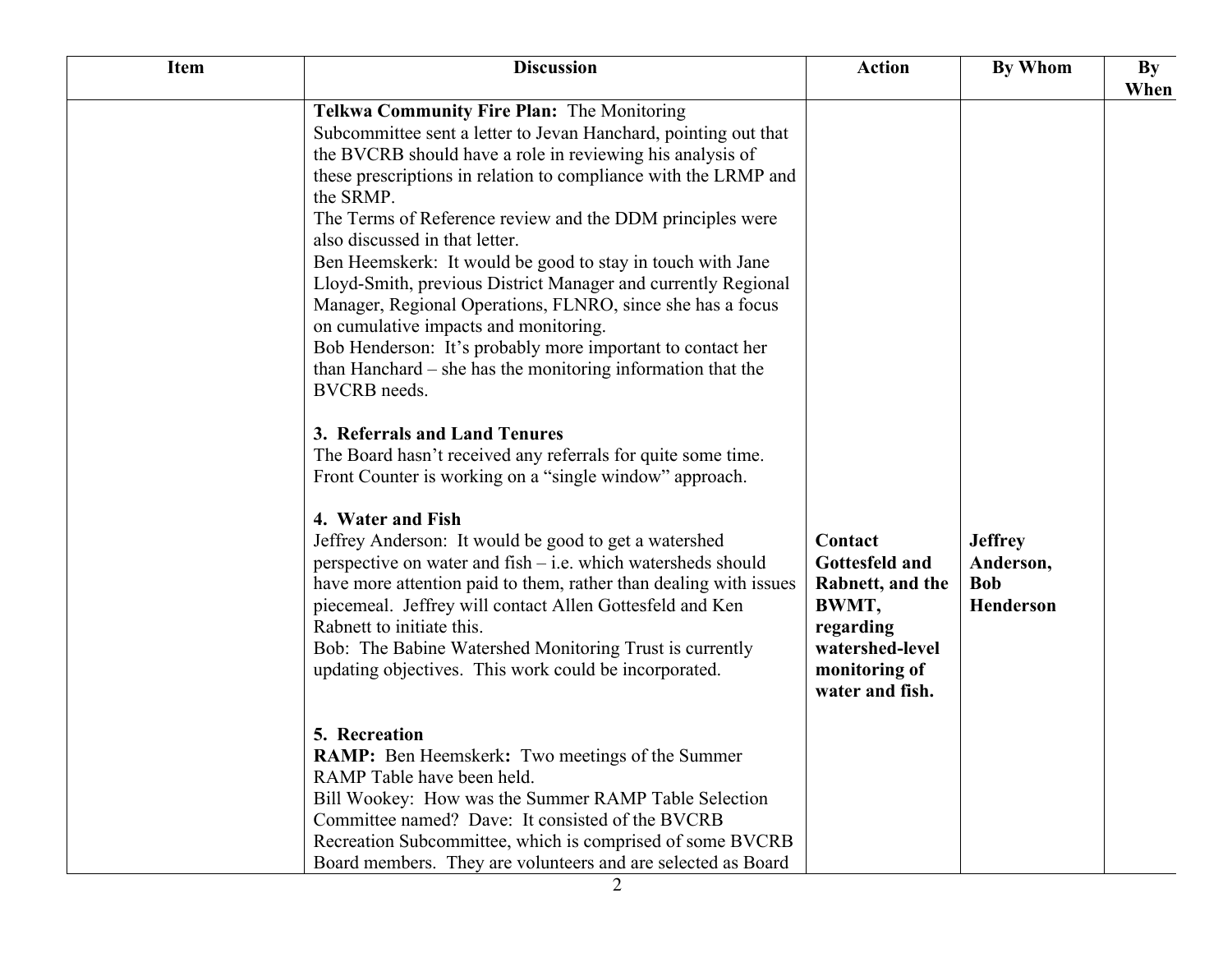| <b>Item</b> | <b>Discussion</b>                                                                                                                                                                                                                                                                                                                                                                                                                                                                                                                                                                                                                                                                                                                                                                                                                                                                                                                                                                                                                                                                                                                                                                                               | <b>Action</b>                                                                 | <b>By Whom</b>                                                                        | $\mathbf{By}$<br>When |
|-------------|-----------------------------------------------------------------------------------------------------------------------------------------------------------------------------------------------------------------------------------------------------------------------------------------------------------------------------------------------------------------------------------------------------------------------------------------------------------------------------------------------------------------------------------------------------------------------------------------------------------------------------------------------------------------------------------------------------------------------------------------------------------------------------------------------------------------------------------------------------------------------------------------------------------------------------------------------------------------------------------------------------------------------------------------------------------------------------------------------------------------------------------------------------------------------------------------------------------------|-------------------------------------------------------------------------------|---------------------------------------------------------------------------------------|-----------------------|
|             | members by an independent selection committee.<br>Ben: Updates after each Summer RAMP Table meeting will be<br>posted. A media release is being prepared.<br>Barry Smith: It would be good to have a timeline posted on the<br>website.<br>Ben: Letters expressing concerns about the process have been<br>received from the Smithers Snowmobile Association. SSA<br>nominees were not selected for the Summer RAMP Table. This<br>is a summer process. There are other avenues for public<br>participation. The letters will be posted on the BVCRB website.<br>Bill: The SSA wants an open and transparent process.<br>Ben: The Rod and Gun Club is considering submitting an<br>application to participate.<br>Bob: Commercial recreation operators should be given the<br>opportunity to make presentations at some point.<br>Taylor: They should be notified of open houses.<br>Barry: There are more winter commercial operators than<br>summer. Perhaps they should participate in the Winter RAMP<br>Table.<br>Taylor: Their tenures aren't open for Table discussions.<br>Ben: But future operations need to be considered.<br>Bill: Their goals are business-oriented.<br>Ben: This is a public plan. |                                                                               |                                                                                       |                       |
|             | 6. Monitoring and Land Use Plans<br><b>DDM Principles update:</b><br>Dave Stevens: Dave contacted Glen Buhr. Within the next two<br>weeks this will be discussed with the new DM.                                                                                                                                                                                                                                                                                                                                                                                                                                                                                                                                                                                                                                                                                                                                                                                                                                                                                                                                                                                                                               | Meet with the<br>new DM to<br>discuss DDM<br>principles.                      | <b>Barry Smith</b>                                                                    | <b>Nov. 22</b>        |
|             | Terms of Reference revision process: Taylor: The BVCRB<br>Terms of Reference are outdated. Proposed revisions were<br>presented and discussed at this meeting.<br>Bob: We should find out if government would entertain<br>revisions before working on them very much. Barry: It will be                                                                                                                                                                                                                                                                                                                                                                                                                                                                                                                                                                                                                                                                                                                                                                                                                                                                                                                        | Complete<br>revisions to the<br><b>Terms</b> of<br>Reference,<br>discuss with | <b>Barry Smith,</b><br><b>Bob</b><br>Henderson,<br><b>Dave</b><br><b>Stevens, Ben</b> |                       |